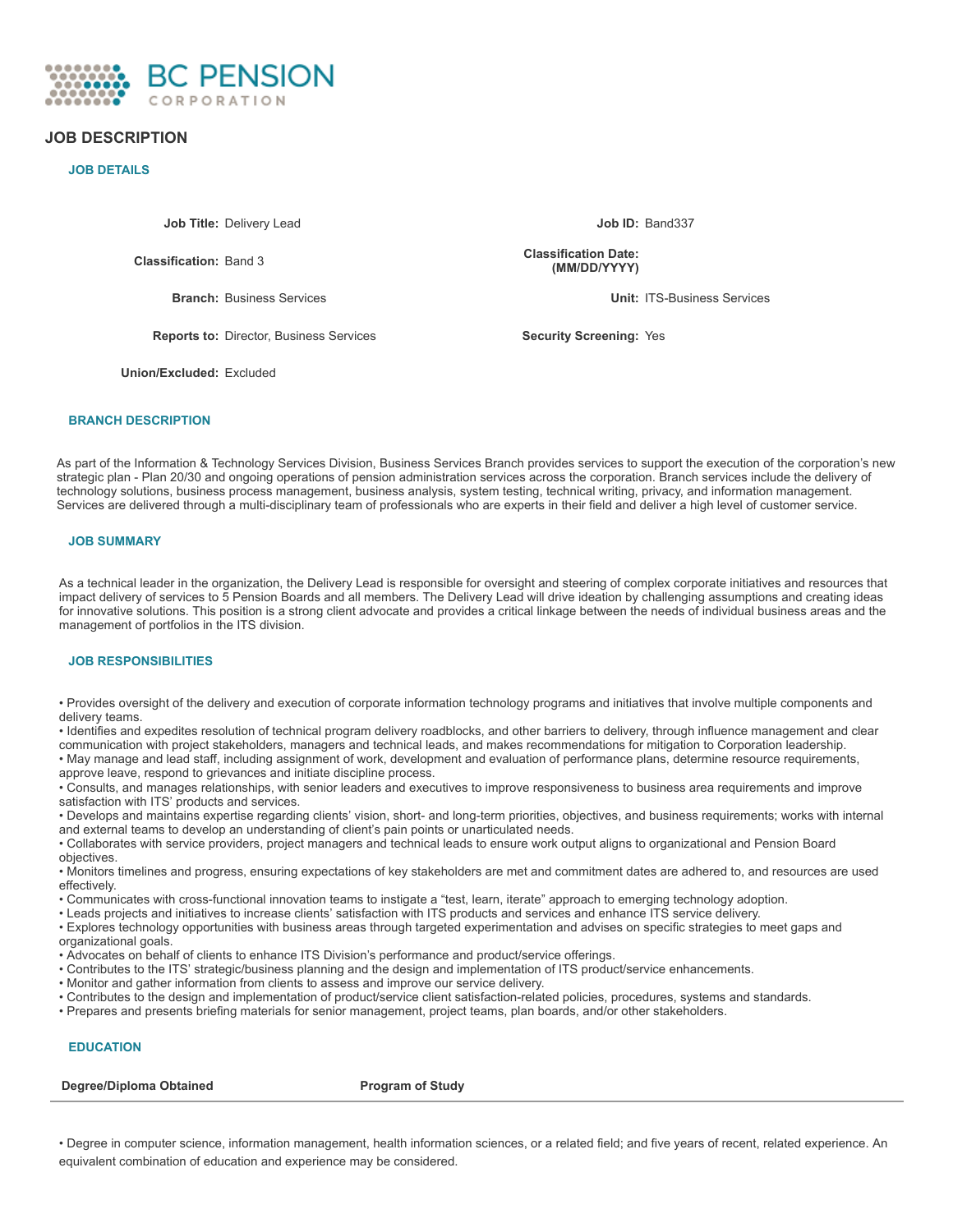Related experience:

• Experience leading and supervising professionals including coaching, motivating, guiding, and supporting development, and evaluating and managing performance.

- Experience leading major IT initiatives of large scale and complexity that have multiple delivery components.
- Experience establishing collaborative relationships with stakeholders and executives.
- Experience in business planning, human resources, contract management, and financial management.

### **KNOWLEDGE, SKILLS & ABILITIES**

- Proven client relationship management skills;
- Demonstrated leadership skills with an ability to motivate and influence others and work in a changing environment;
- Proven success in managing a business area including managing operations, staff and budgets
- Demonstrated ability to manage needs of multiple stakeholders through prioritization, negotiation and effective communications;
- Proven leadership in successful delivery of digital products or service; successful design, delivery and ongoing management of high quality services which maximized opportunities offered by digital technology;
- Proven grasp and expertise in analyzing and using data to design and continually improve digital services to fully meet stakeholder needs in a convenient and straightforward way;
- Proven ability to challenge and remove any unnecessary barriers to product delivery.

#### **CORE COMPETENCIES**

#### **Enabling & Inspiring L3 - Leading Others**

Motivating, supporting and enabling others to succeed.

- Gives responsibility to staff based on their competence and capability.
- Creates an environment where others strive for improved performance and productivity.
- Demonstrates respect and effective collaboration as a model for the organization.
- Cultivates an environment of enthusiasm and optimism within the team and across the organization.
- Integrates the contributions of others into organizational initiatives.

#### **Leadership Courage L3 - Leading Others**

Saying and doing the right thing despite potential risk.

- Acts with the courage of his/her convictions without guarantee of success or reward.
- Recognizes competing viewpoints/interests and seeks common understanding and/or solutions.
- Reassesses position in the face of justified resistance.

#### **Insight & Impact L3 - Leading Others**

Understanding self and others in order to be a positive influence as a leader.

- Considers competing interests to address key concerns and to achieve desirable outcomes.
- Demonstrates self-assurance/confidence in own core beliefs and values while maintaining connection with others.
- Manages one's emotions sufficiently to allow for, and invite, different perspectives and opinions

#### **Navigating Change L3**

Supporting self and others through change and transition and enabling successful transformation in work products and processes.

- Creates a culture that encourages change, innovation and improvement.
- Applies change management models, principles and practices.
- Translates change strategies into specific direction and focus.
- Adapts existing goals, plans and processes, or develops new ones to respond effectively to the change.
- Removes barriers to change.

#### **Embracing Learning L3**

Contributing to a learning culture by developing self and supporting others to acquire skills and improve performance.

- Ensures that developmental opportunities and resources are available to employees.
- Ensures adequate time is made available for staff development.
- Effectively utilizes the strengths and talents of others to achieve business results.
- Undertakes development opportunities to meet future organizational needs.
- Role models continuous learning.
- Identifies high potential individuals and provides them with targeted opportunities for growth.

#### **Client Orientation L3**

Making it easy for our external and internal clients - seeing things through their eyes.